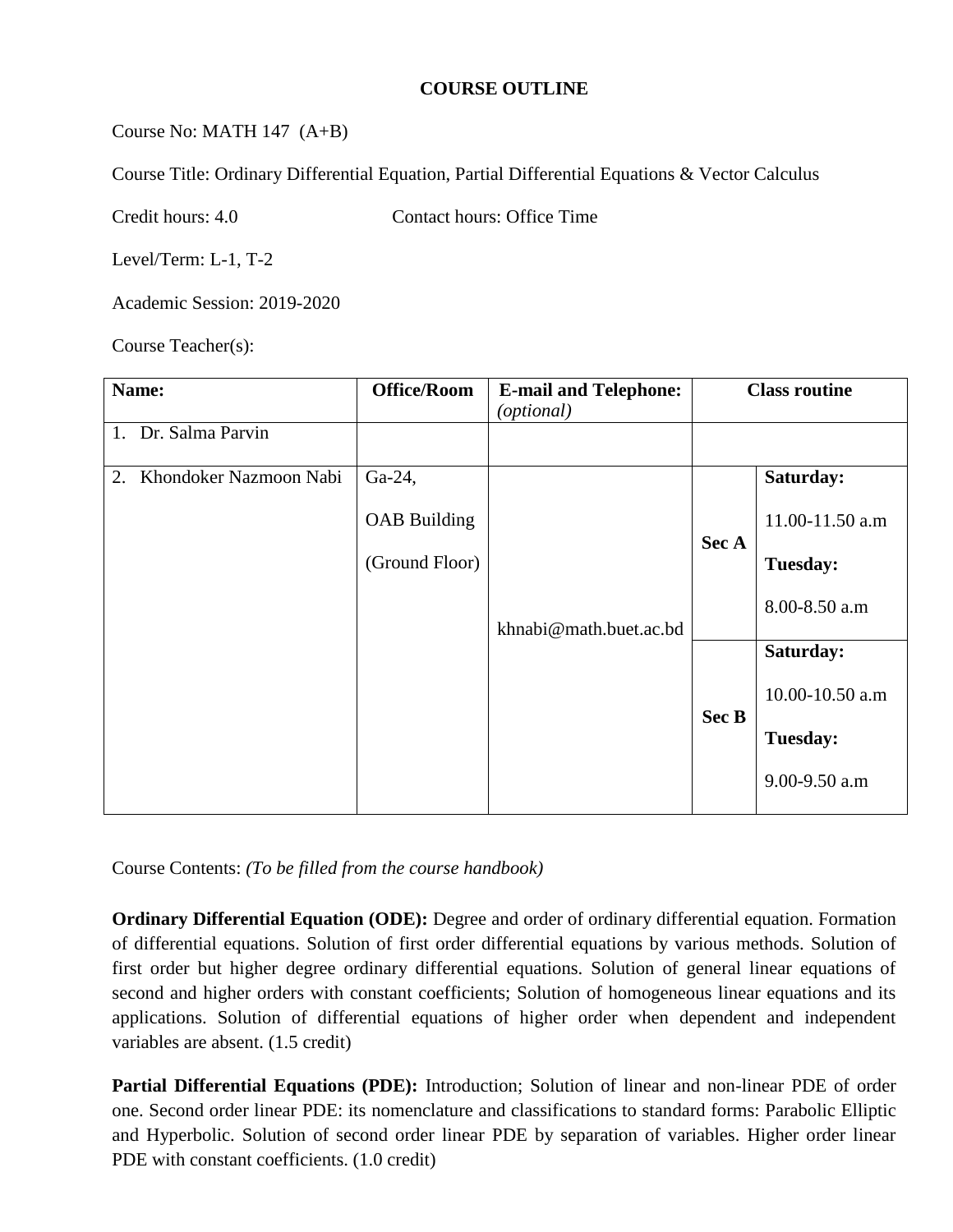**Vector Calculus:** Multiple products of vectors. Differentiation and integration of vectors together with elementary applications. Gradient, divergence and curl of point functions. Various formulae. Definition of line, surface and volume integrals. Green's theorem. Gauss's theorem. Stoke's theorem. (1.5 credit)

### **Learning Outcomes/Objectives:**

At the end this course, students will be able to:

- i. formulate differential equation in different area of science and engineering.
- ii. give an account of basic concepts and definitions for ordinary differential equations.
- iii. apply the fundamental concepts of ordinary differential equations for their resolution.
- iv. solve the ordinary differential equations of science and engineering problems by choosing the most suitable method.
- v. formulate and solve ordinary differential equation problems in the field of engineering.
- vi. identify linear and non-linear partial differential equations, it's order and degree.
- vii. solve linear and non-linear partial differential equations.
- viii. be familiar with some applications of partial differential equations and apply them in their desired field.
- ix. be familiar with a technique of solving second order partial differential equations by separation of variables.
- x. deal with the techniques of differentiation and integration of vector functions.
- xi. evaluate line, surface and volume integral.
- xii. interprete the physical significance of gradient, divergence and curl.
- xiii. apply Stokes theorem, Green's theorem, Gauss's theorem.

#### **Assessment**

Class Participation/Attendance: 10%

Homework Assignment and Quizzes: 20%

Term Final Exam: 70%

#### **Text Book:**

- i. Elementary Differential Equations by Earl D. Rainville and Phillip E. Bedient.
- ii. A First Course in Differential Equations with Modeling Applications by Dennis G. Zill.
- iii. Ordinary and Partial Differential Equations by M.D. Raisinghania
- iv. Elements of Partial Differential Equations by Ian Naismith Sneddon.
- v. Calculus by Howard Anton, Irl Bivens and Stephen Davis.
- vi. Schaum's Outline of Theory and Problems of Vector Analysis *by* Murray R. Spiegel.
- vii. Vector Analysis by M.D. Raisinghania.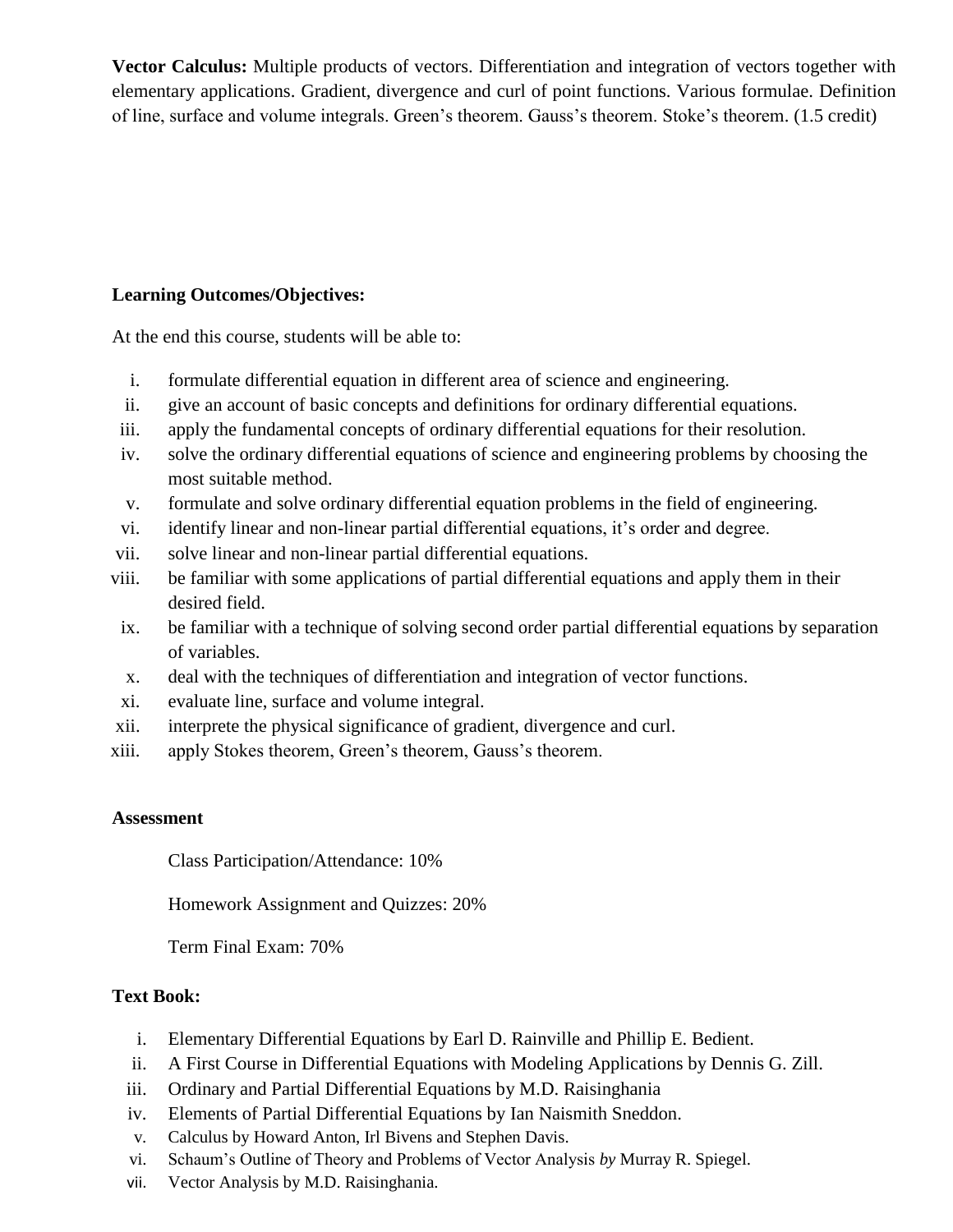## **Reference Books:**

- i. Differential Equations with Applications by M. M. K. Chowdhury.
- ii. Advanced Engineering Mathematics by Erwin Kreyszig (Wiley)
- iii. Introduction to Partial Differential Equations and Boundary Value Problems by Rene Dennemeyer.

## **Weekly schedule:** For Ordinary Differential Equations

| Week    | <b>Topics</b>                                                               | <b>Teacher's</b>       |
|---------|-----------------------------------------------------------------------------|------------------------|
|         |                                                                             | <b>Initial/Remarks</b> |
|         |                                                                             |                        |
| Week-1  | Degree and order of ordinary differential equations, Formation of           |                        |
|         | differential equations.                                                     |                        |
| Week-2  | Formation of differential equations, Solution of first order differential   |                        |
|         | equations by various methods (separable form and reducible to separable     |                        |
|         | form).                                                                      |                        |
| Week-3  | Solution of first order differential equations by various methods           |                        |
|         | (homogeneous form and reducible to homogeneous form).                       |                        |
| Week-4  | Solution of first order differential equations by various methods (linear   |                        |
|         | differential equation and Bernoulli's differential equation).               |                        |
| Week-5  | Solution of first order differential equations by various methods (exact    |                        |
|         | differential equation, non-exact differential equation and integrating      |                        |
|         | factor by inspection).                                                      |                        |
| Week-6  | <b>Class Test</b>                                                           |                        |
| Week-7  | Classification of solutions of differential equations, Application of first |                        |
|         | order differential equations.                                               |                        |
| Week-8  | Solution of first order but higher degree ordinary differential equations.  |                        |
| Week-9  | Solution of general linear equations of second and higher order with        |                        |
|         | constant coefficients (homogeneous and non-homogeneous).                    |                        |
| Week-10 | Solution of general linear equations of second and higher order with        |                        |
|         | constant coefficients (non-homogeneous).                                    |                        |
|         |                                                                             |                        |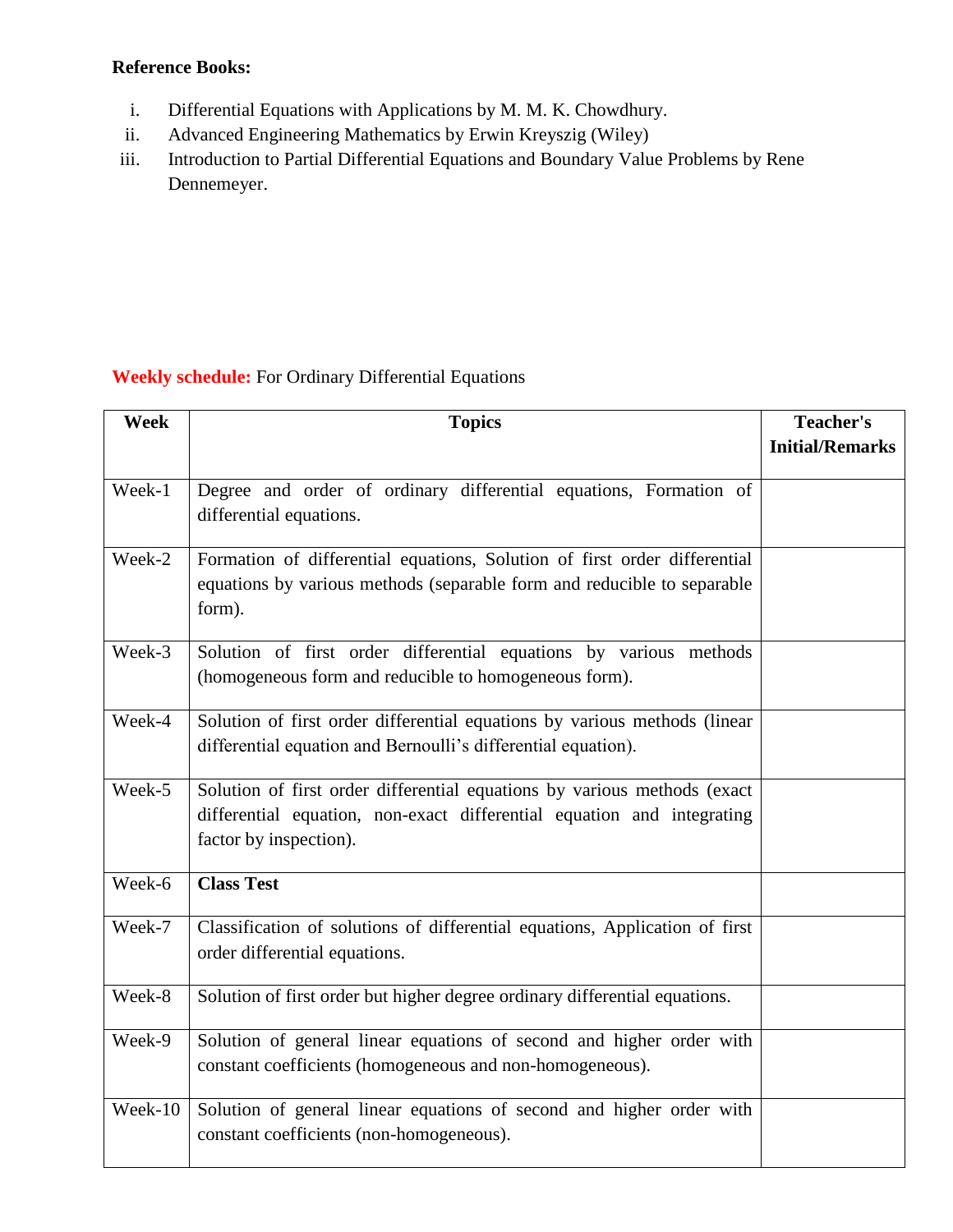| Week-11     | Solution of homogeneous linear equations (Cauchy-Euler equations) with<br>applications.                        |  |
|-------------|----------------------------------------------------------------------------------------------------------------|--|
| Week-12     | Solution of differential equations of the higher order when dependent and<br>independent variables are absent. |  |
| Week-13     | <b>Class Test</b>                                                                                              |  |
| Week-14 $ $ | Review Class.                                                                                                  |  |

# **Weekly schedule:** For Vector Algebra

| <b>Week</b> | <b>Topics</b>                                                                                                      | <b>Teacher's</b><br><b>Initial/Remarks</b> |
|-------------|--------------------------------------------------------------------------------------------------------------------|--------------------------------------------|
| Week-1      |                                                                                                                    |                                            |
| Week-2      |                                                                                                                    |                                            |
| Week-3      |                                                                                                                    |                                            |
| Week-4      | <b>Ordinary Differential Equations</b>                                                                             |                                            |
| Week-5      |                                                                                                                    |                                            |
| Week-6      |                                                                                                                    |                                            |
| Week-7      |                                                                                                                    |                                            |
| Week-8      | Multiple products of vectors, Differentiation and integration of vectors<br>together with elementary applications. |                                            |
| Week-9      |                                                                                                                    |                                            |
| Week-10     | Gradient of scalar functions. Divergence and curl of vector functions.                                             |                                            |
| Week-11     | Physical significance of gradient, divergence and curl.                                                            |                                            |
| Week-12     |                                                                                                                    |                                            |
| Week-13     | Solving problems related to gradient, divergence and curl.                                                         |                                            |
| Week-14     |                                                                                                                    |                                            |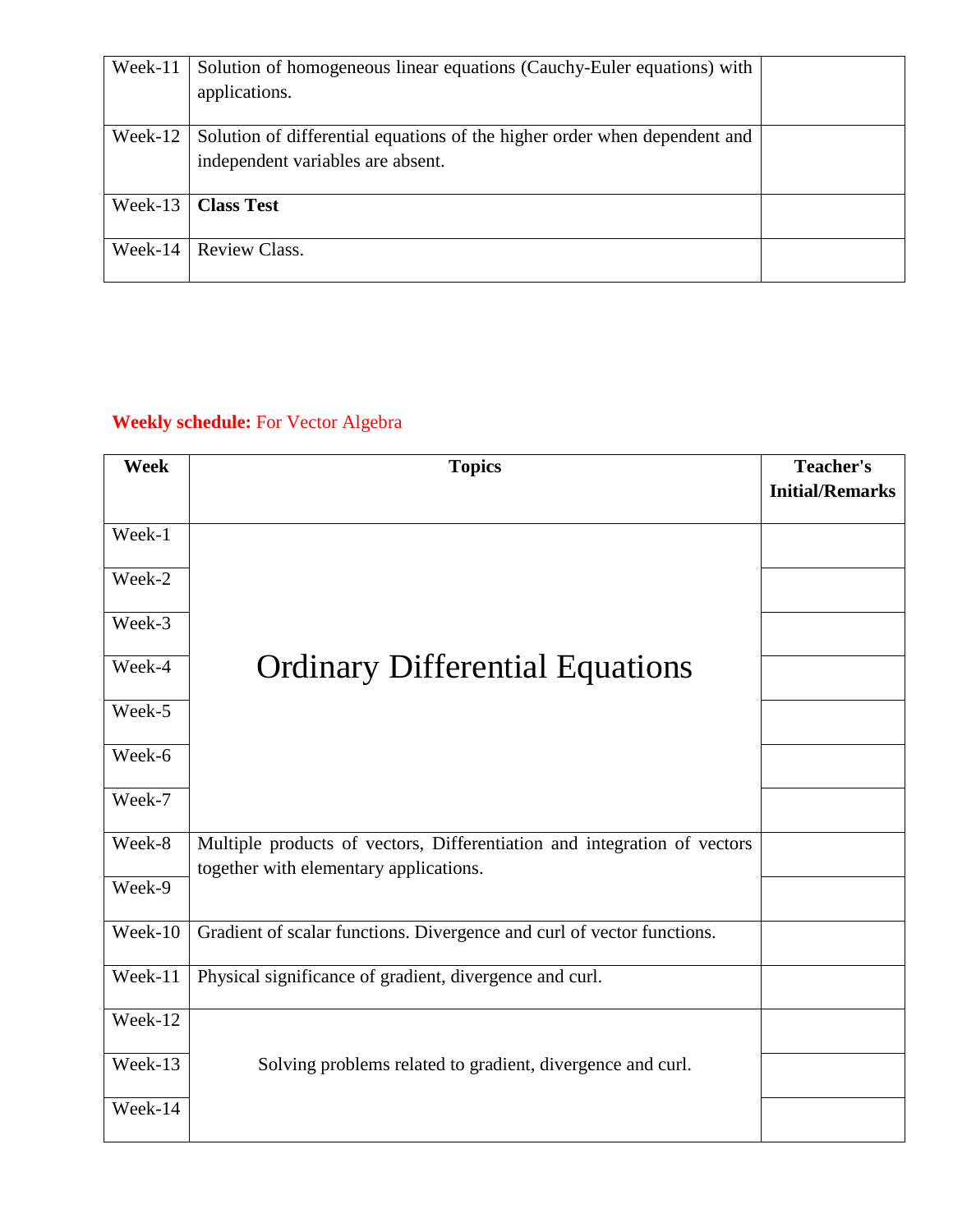## **Weekly schedule:** For Partial Differential Equations

| <b>Week</b> | <b>Topics</b>                                                     | <b>Teacher's</b><br><b>Initial/Remarks</b> |
|-------------|-------------------------------------------------------------------|--------------------------------------------|
| Week-1      |                                                                   |                                            |
|             | Introduction to partial differential equations.                   |                                            |
| Week-2      | Introduction to partial differential equations.                   |                                            |
| Week-3      | First order Linear partial differential equations.                |                                            |
| Week-4      | First order Linear partial differential equations.                |                                            |
| Week-5      | First order Non-linear partial differential equations.            |                                            |
| Week-6      | First order Non-linear partial differential equations.            |                                            |
| Week-7      | <b>Class Test</b>                                                 |                                            |
| Week-8      | Linear equations of higher order.                                 |                                            |
| Week-9      | Linear equations of higher order.                                 |                                            |
| Week-10     | Second order PDE with variable coefficient.                       |                                            |
| Week-11     | Second order linear PDE: it's nomenclature and classifications to |                                            |
|             | standard forms: Parabolic Elliptic and Hyperbolic.                |                                            |
| Week-12     | Solutions of second order PDE by separation of variables.         |                                            |
| Week-13     | Solutions of second order PDE by separation of variables.         |                                            |
| Week-14     | <b>Class Test</b>                                                 |                                            |